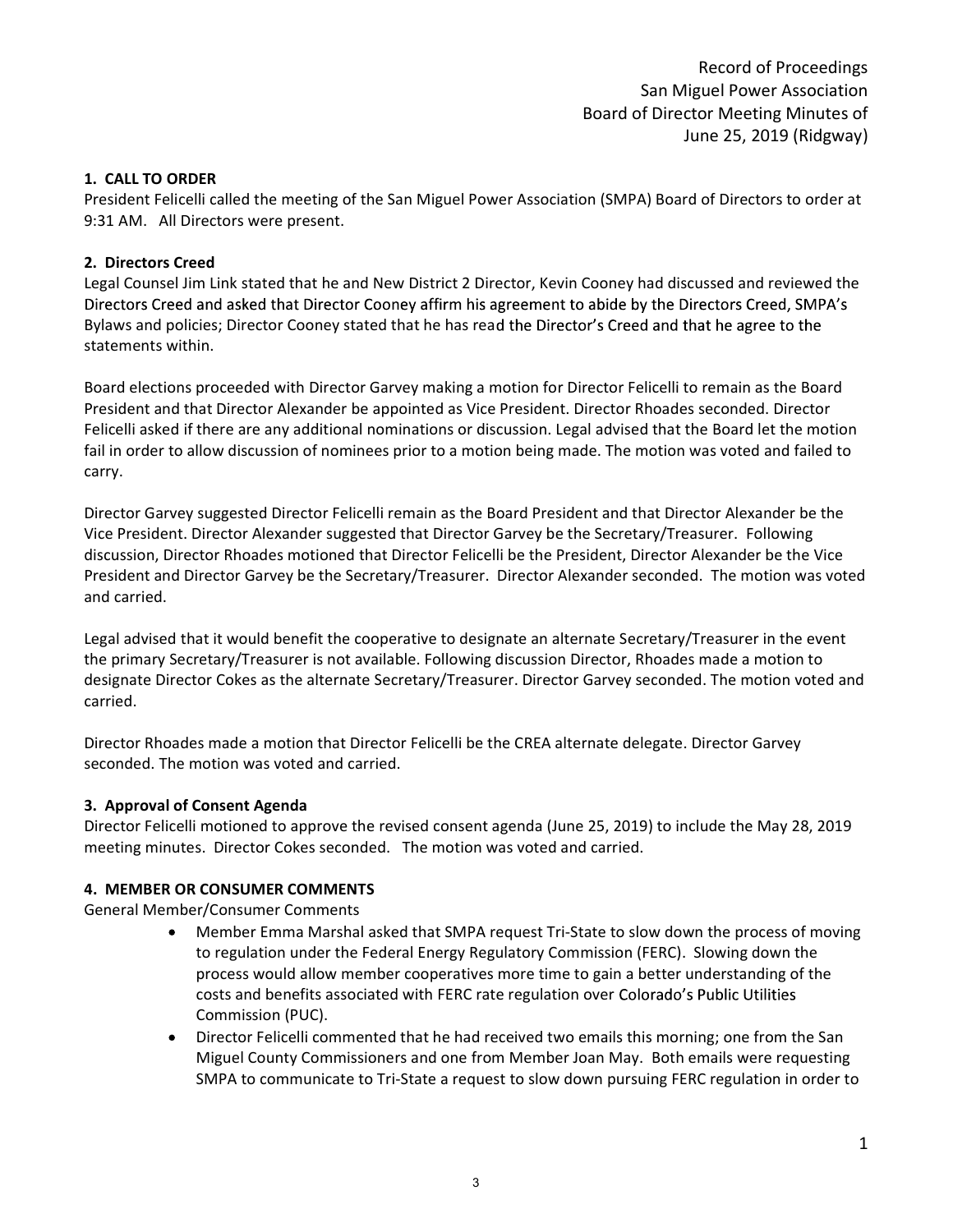allow more time to gather information and gain a full understanding of the implications associated with becoming FERC regulated.

- Attorney Bo Nerlin, representing Members Charles and Jessi Price, reported that the denial of  $\bullet$ their request to receive a full copy of the Power Purchase Agreement (PPA) between SMPA and Erdman Enterprises has left them feeling a lack of transparency surrounding the relationship between SMPA and Erdman. They further commented that without a full disclosure of the PPA, there is no way to see how the project and economics have changed since the project was first dismissed in 2013.
- Legal Counsel Link reported that he had received several comments from Ouray members praising the professional, high quality and efficient work performed by SMPA crew members while on projects in Ouray.
- Director Sibold complimented the staff on their efforts in the planning, set up, and execution of a successful annual meeting.
- $\bullet$ Manager Zaporski reported that he had received member feedback in reference to the annual meeting. One member expressed disappointment that the meeting lasted 15 minutes longer than scheduled. Another member expressed dissatisfaction regarding the lack of vegetarian meal options at the meeting.

# 5. STRATEGIC PLANNING

Implement beneficial technology. Analyze, evaluate and make final proposals for software application in customer information and financial information systems  $-$  Doug Tea

Manager Tea provided a status update on the barcoding system. The IT team has been working closely with the warehouse team to ensure a full understanding of the capabilities of the system. He highlighted that accuracy and efficiency gains of the product include time savings in warehouse inventory counts, time savings in work order pick up due to bin location identification, and accuracy gains by maintaining proper supply levels with realtime inventory management. He utilized one of the iPad Mini's to demonstrate to the Board how the process works and passed it around for a hands-on example.

Instill an impeccable safety culture - Paul Enstrom and Duane Oliver

Paul Enstrom reported that the Safety Team will be attending the CREA Safety and Loss Control Seminar in July. He commented that the Marlin system is effective; he has observed employees stopping to read the safety information that is displayed on the screen. Mr. Enstrom informed the Board that SiteDocs implementation has been very successful. The SiteDocs application takes internal company paper forms and moves them to an electronic mobile platform; staff can complete an electronic form on a mobile device, and once it is completed, the form will automatically route to the proper person for follow up. The SiteDocs application supports GPS location as well as the ability to add photos to reports. Mr. Enstrom also reported that new personal protective equipment (PPE) vending machines will be installed in July; crew members can access items by entering their unique pin number and supplies will be available to them 24 hours a day.

# 6. CEO REPORT

# C.E.O. Items

### Annual Meeting

Manager Riley and Communications Executive Alex Shelly attended the DMEA annual meeting on June 20 at the Hotchkiss High School. Manager Riley reported about 250 people were in attendance and that it was a short business meeting followed by a carnival and concert. Manager Riley informed the Board that Director Bill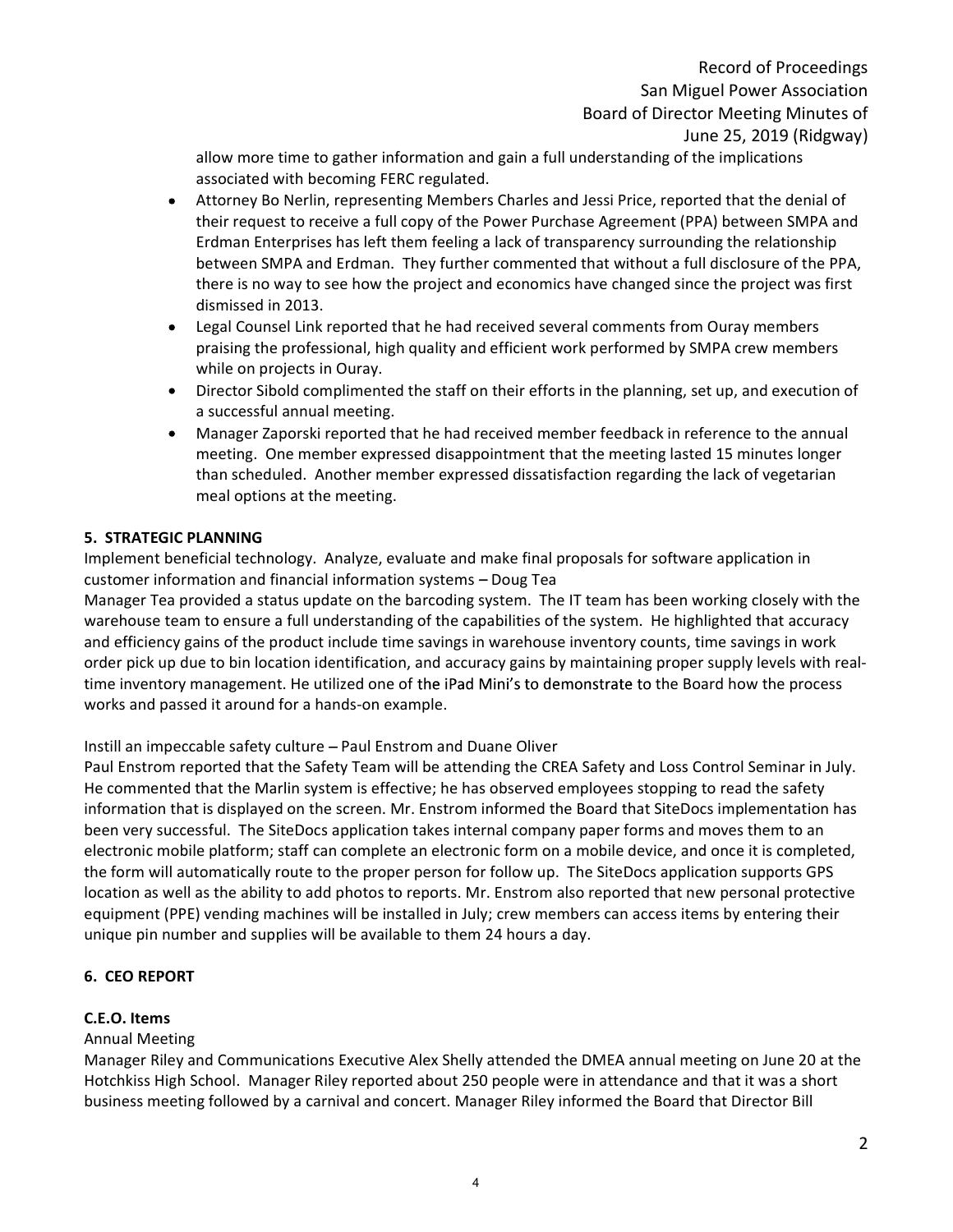# Record of Proceedings San Miguel Power Association Board of Director Meeting Minutes of June 25, 2019 (Ridgway)

Patterson and DMEA CEO Jasen Bronec both gave brief speeches that announced pending rate increases, including implementing a \$2/ fee for paper bills, doubling the disconnect fee, doubling the after-hours disconnect fee as well as doubling the late payment fee. The overall rate increase to the access, and energy charge will be between 2-6%. Manager Riley's takeaway was that the DMEA membership is supportive of DMEA's direction.

### Contract Committee

Manager Zaporski, Manager Riley and Director Cokes attended Tri-State's first Contract Committee meeting on June 6 in Denver. Director Cokes is the SMPA representative on the Tri-State Contract Committee, though the Committee and Tri-State allowed other attendees to ask questions and comment throughout the meeting. Director Cokes reported that the meeting was encouraging; stating the primary goals of the committee were to offer more flexibility to the co-ops whom desire it without impacting the co-ops that do not want any changes, through the consideration of new membership classes. She reported that the membership would be allowed to prepare and present a partial requirement contract proposal at the next contract committee meeting. Additionally, she informed the Board that Tri-State will be presenting a straw-man proposal regarding new membership classes at the next contract committee meeting.

### Introduction of Employee Guests

N/A

### Corporate Donations

### Norwood Roping Club

Director Alexander motioned to donate \$750.00 to the San Miguel Basin Fair Jr. Livestock Sale; requesting Basin to match SMPA's donation. Director Rhoades seconded. The motion was voted and passed.

#### Board Donations

Director Garvey donated \$100.00 to West End Family Link.

#### Finance Update

Manager Mertz reviewed the current financial report with the Board. Overall cash position is consistent with historical profiles for the month of May. During the summer months, it is not uncommon for cash balances to decline due to increased construction activity and associated capital outlays.

Manager Mertz attended the Beneficial Electrification League (BEL) meeting in Denver. He informed the Board that BEL's four primary goals are to save end-users money over time, benefit the environment/reduce greenhouse emissions, improve the quality of life for people in general and improve the resiliency of the grid.

#### Coop Director Finance Training

Manager Mertz informed the Board that SMPA has access to nearly 2 million dollars from Rural Utilities Service (RUS) that we are not currently utilizing. He reported that the finance team is closely monitoring interest rates and that current downward rate pressure could result in SMPA using some of the loan monies if rates appear desirable for a low carrying cost.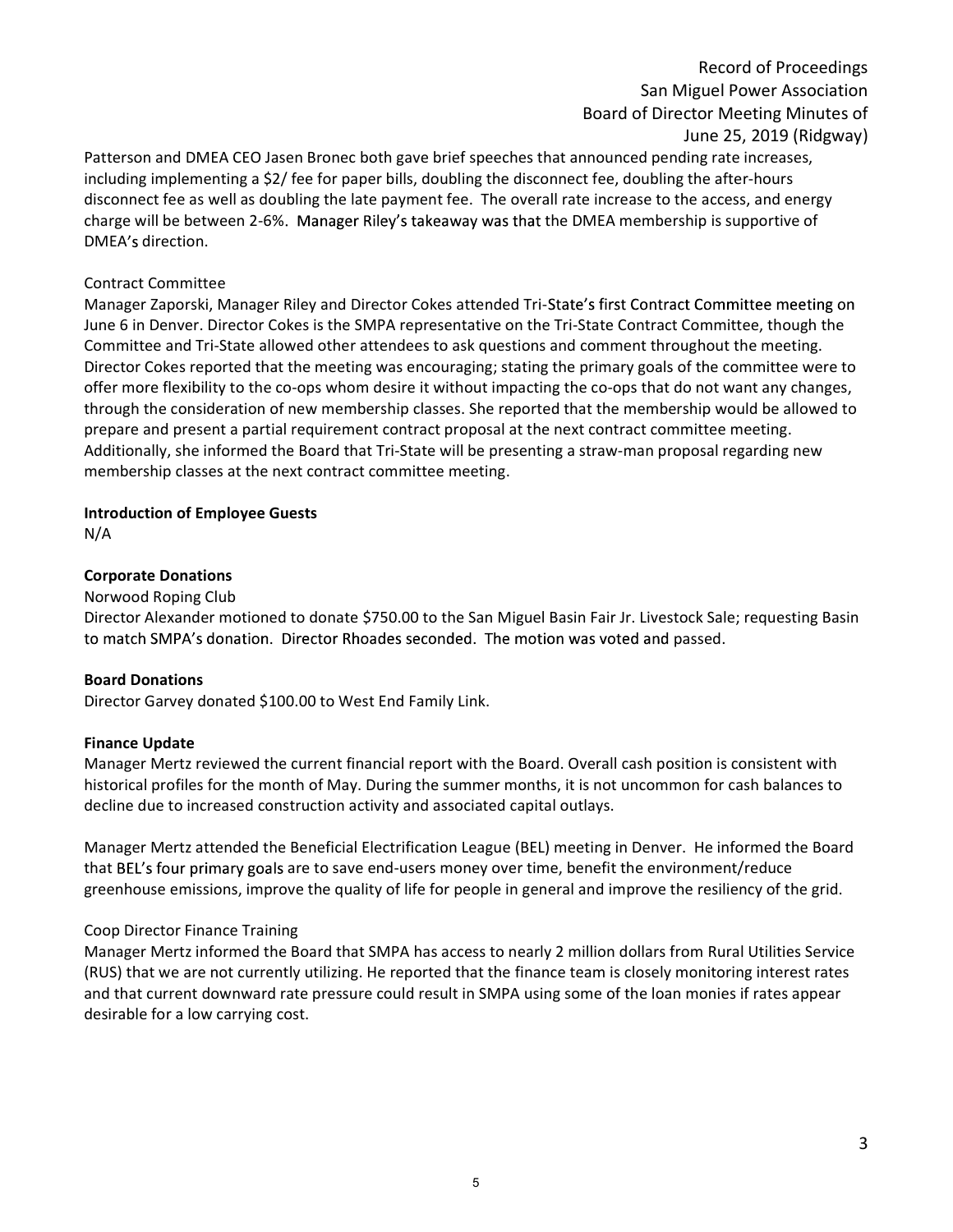Record of Proceedings San Miguel Power Association Board of Director Meeting Minutes of June 25, 2019 (Ridgway)

#### Marketing & Member Services

Manager Freemen reviewed the Member Services report noting that the deadline for cashing member dividends is June 26, 2019. If a member has been issued a member dividend that they have not cashed, they need to contact member services prior to June 26, 2019, if they would like a check reissued.

Manager Zaporski commented that SMPA is planning on upgrading our website to the newest version of Coop Web Builder. The updates will increase the capabilities of our mobile version of the website.

### Information Technology

Manager Tea reviewed features on the Call to Order app and highlighted some user tips for the Board. Manager Tea informed the Board that he will be presenting on the Outage Management (OMS) at the NISC conference in September.

### Administration & Human Resources

Manager Zaporski reported that SMPA is currently hiring for two Journey Line Technician positions; both openings were created by retirements.

Legal Counsel Link Reviewed Board Policy 5.01, Functions of the Boards of Directors.

Manager Zaporski reviewed Board Policy 5.02, Delegations from the Board of Directors to the General Manager.

#### Engineering

Manager Riley informed the Board that discussions continue regarding a new fiber agreement with Tri-State and Zayo. Zayo has acquired the fiber assets of EagleNet. This revised telecommunication sharing agreement will define the use of Zayo fiber by SMPA and the use of SMPA fiber by Zayo.

Manager Riley reported to the Board that the Red Mountain Project contract engineers are finalizing the design along with access and permitting information required for the forest service project application. He anticipates that the application will be submitted to United States Forest Service (USFS) within the next two weeks.

#### **Operations**

Manager Oliver reported that there have not been any major outages. He informed the Board that workload has been picking up as it is a busy construction season. He communicated his satisfaction regarding the barcoding system implementation and the efficiency gains for the crew.

#### Safety and Regulatory Compliance

Paul Enstrom had no other updates other than his report and strategic initiative update.

### 7. ATTORNEY'S REPORT

Director Garvey made a motion at 2:38 PM to enter into executive session for personnel and contractual issues. Director Cokes seconded. The motion was voted on and carried. The Board entered into executive session at 2:38 PM and came out at 3:47 PM. While in executive session, no decisions were made, nor votes taken.

Director Cokes made a motion to approve the Rico Franchise Agreement. Director Alexander seconded. The motion was voted and carried.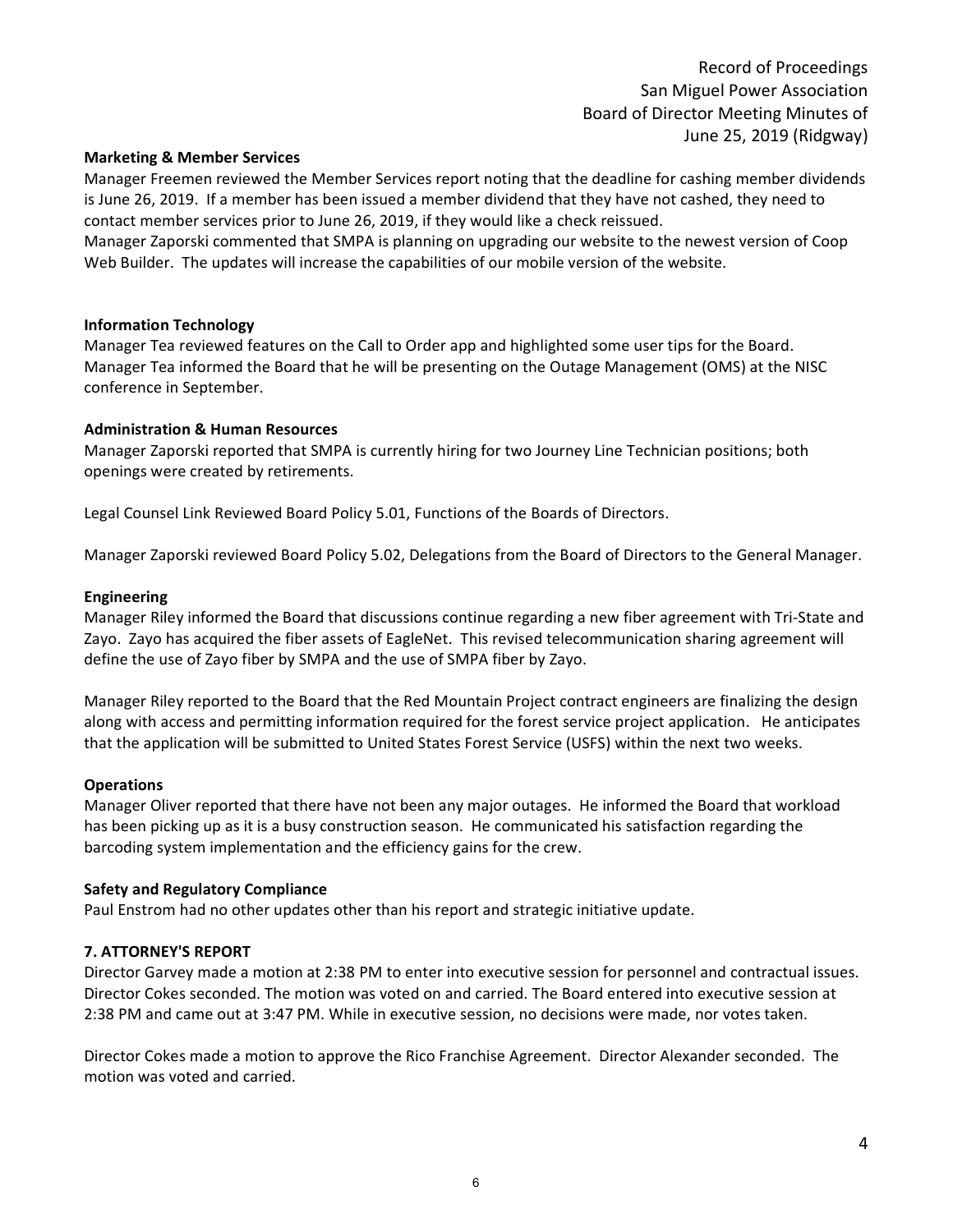Record of Proceedings San Miguel Power Association Board of Director Meeting Minutes of June 25, 2019 (Ridgway) Director Cokes made a motion to approve the Last Dollar Solar Array Power Purchase Agreement. Director Garvey seconded. The motion was voted and carried.

### 8. ASSOCIATED MEETING REPORTS

CREA- Debbie Cokes N/A

Western United- Dave Alexander N/A

Eco-Action- Jack Sibold N/A

### Tri-State - Jack Sibold

Director Sibold reviewed Tri-State's operational highlights. He noted that for the month of April, 29% of total power supply came from renewable generation and that while member energy sale volume was 2.8% under budget, non-member energy sales were 44% over budget. He reported that of the 43 Tri-State members' only about half have Policy 115 contracts.

Director Sibold spoke about Tri-State's recent announcement regarding a transition to become rate-regulated under the FERC jurisdiction. He informed the Board that Tri-State has been considering FERC regulation for over a year, with a driving force being a desire to ensure rate parity for all member cooperatives throughout all four states. Tri-State believes that an advantage of FERC regulation will be more administrative support and resource capabilities to research, report, and address rate matters across multiple states.

Manager Riley attended the FERC webinar, and he informed the Board that Tri-State's shift to become FERC jurisdictional is for wholesale rate-making purposes. He informed the Board that Generation and Transmission (G&T) cooperatives are exempt from FERC if they meet specific exemption criteria. The specific criteria required for exemption includes: if the G&T cooperative is a Rural Utilities Service (RUS) borrower or if the cooperative is wholly owned by small member cooperatives as defined by FERC (4 million kWh sales or less). Tri-State is no longer a RUS borrow. It appears Tri-State will propose a new class of membership that will not fit the 'small member cooperative' as defined by FERC, therefore forcing Tri-State to FERC regulation as they will no longer qualify for the exemption.

Manager Mertz attended meeting in person and recapped Tri-State's message that the transition to FERC regulation will provide a standardization of rate-making processes and will eliminate the need for multi-state, multi-jurisdictional rate filings. The move to FERC regulations is rate jurisdictional only. Manager Mertz conveyed that Tri-State will remain state-level regulated for facility standards (i.e., carbon emission standards).

After discussion regarding Tri-State's transition to FERC regulation, Director Cooney made a motion that SMPA send a letter to Tri-State asking that they slow down the process and decision on becoming FERC jurisdictional to allow us to understand the impact on local cooperatives ability to bring rate issues forward, and to fully understand the impacts on recently passed Colorado state legislation. Director Cokes seconded. The motion was voted and carried.